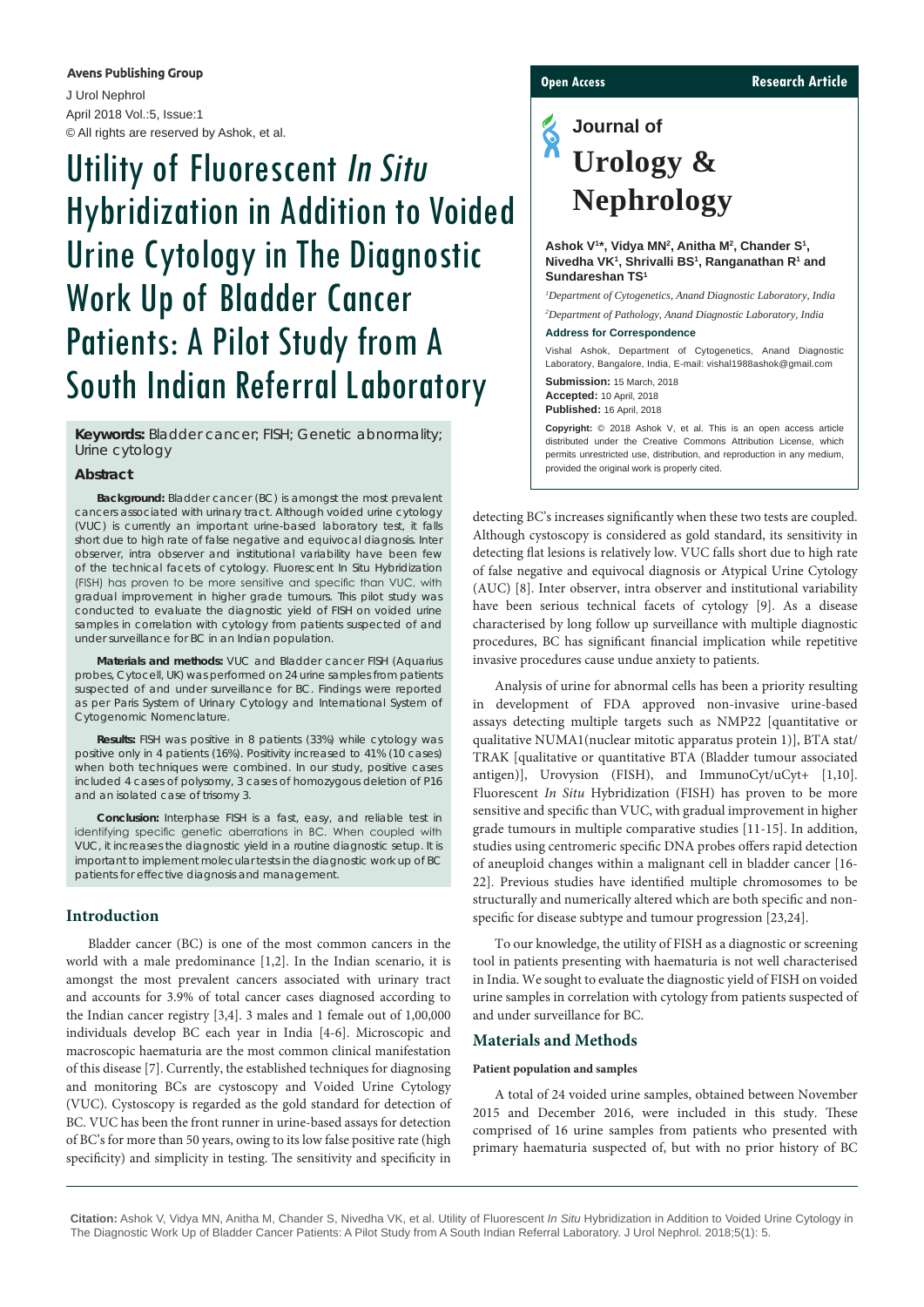#### ISSN: 2380-0585

(Group 1) and 8 urine samples from patients under surveillance for BC (Group 2). The urine samples were collected primarily for cytology and subsequently used for FISH within 2-3 hours of collection.

#### **VUC Processing and slide preparation**

The urine samples for cytology were processed immediately and centrifuged at 1500 rpm for 10 minutes. Slides were prepared and stained with Haematoxylin/Eosin and PAP stains. The slides were then observed under bright field microscope for presence of atypical cells.

#### **Microscopy**

Whenever atypical cells were seen they were subtyped as urothelial cells or squamous cells. The cells were graded into low and high grade wherever possible according to the cell morphology. The atypical cells which did not fall confidently into high grade or low grade were categorised as suspicious. Additional comments on whether the atypia was due to malignancy or inflammation were included. The Paris System of reporting was supplemented in the report (Table 1) [25].

#### **FISH processing and slide preparation**

30-40 ml of urine sample was centrifuged at 3000 rpm to obtain a visible pellet. The pellet was suspended in Phosphate-buffered Saline for preliminary rinsing. The cells were then re-suspended in 2-3 ml of 10X Trypsin-EDTA and incubated for 20 mins at 37 ° C followed by centrifugation at 3000 rpm. Then, the sample was incubated for 15 mins in hypotonic solution of potassium chloride, KCl (0.075 M) followed by centrifugation at 3000 rpm. Sample was fixed with Cornoy's fixative (2 parts methanol: 1 part acetic acid). Subsequently, 2-3 washes were given with Cornoy's Fixative (3 parts methanol: 1 part acetic acid). Cell pellets were stored at 2-8 ° C until FISH was performed.

A multi-targeted FISH probe labelled to the peri-centromeric regions of chromosomes 3, 7 and 17 for detecting aneuploidies and a locus specific probe for P16 gene for detecting deletion (Aquarius probes, Cytocell, UK) was used in the study. Chromosome 3, 7, 17 and P16 were labelled with red, green, blue and orange filters, respectively.

| Group 1     | <b>AgeSex</b>         | Cytolegy             | <b>Cytology findings as per</b><br><b>PARTS evident</b> | <b>FISH</b>                                    | FISH findings as per ISCN 2016                                                     |
|-------------|-----------------------|----------------------|---------------------------------------------------------|------------------------------------------------|------------------------------------------------------------------------------------|
| Patient 1   | 47/68                 | Negative             | Negative for high risk<br>senthelial execiscess.        | Normal                                         | noc ish (D321.D721.P16.D1721)X2f501                                                |
| Patient 2   | 26/58                 | Negative             | Negative for healt risk<br>prothelial carciareau        | Normal                                         | une ish (D321.D721.P16.D1721)X21501                                                |
| Patient 1   | 83/68                 | <b>International</b> | Sorgicizen for high grade<br>scotletist continents.     | Absorpted Polyphydy in<br>70% of cells         | mic ish (D3Z1,D7Z1,P16,D17Z1)X2(15/50);(D3Z1,D7Z1,P16,D17Z1)Xamp[35/50]            |
| Pulsed &    | 11/8                  | Negative             | Negotive for high risk<br>worthelial execinceus         | Abnormal Trisonw 3 in<br>30% of cells          | nne ish (D3Z1.D7Z1.P16.D17Z1)X2I35/801/D3Z1X3.D7Z1X2.P16X2.D17Z1X2)(15/50)         |
| Patient 5   | SNF                   | Positive             | Low wade sentheled<br>neoplasm                          | Abnormal Homozygom<br>deletion of p16 (.70%).  | une ish (D52). D72). P16.D1721)N2515/501/D321X2.D721X2.P16N0.D1721X2iC55/61        |
| Putient 6   | 6431                  | Negative             | Negative for high risk<br>spothelist carcinomy          | Abucenal Polyploidy in<br>SOLL calls           | nne ish (D3Z1,D7Z1,P16,D17Z1)X2525-501,(D3Z1,D7Z1,P16,D17Z1)Xang/25-501            |
| Patient 7   | 64/58                 | Negative             | Negative for high risk<br>senthelial exeripceus         | Normal                                         | unc ish (D3Z1.D7Z1.P16.D17Z1)X2[50]                                                |
| Patient R   | 89.35                 | Negative             | Negotive for high risk<br>neothelisd corcinomat         | Normal                                         | noc jsh (D3Z1 D2Z1 P16 D17Z1 (X21501)                                              |
| Patient 9   | 68.58                 | <b>Intermediate</b>  | Negative for high risk<br>profletial carcinomy          | Abnormal Homogypter<br>deletion of p16 (30%).  | mg ish (D321.D721.P16.D1721)X2(35/50)./D321X2.P16X0.D1721X2)(15/50]                |
| Patient 10  | 43.54                 | Negative             | Negative for high risk<br>urothelial carcinoma          | Normal                                         | noc ish (D3Z1,D7Z1,P16,D17Z1)X2[50]                                                |
| Putient 11  | 653.0                 | Negative             | Negative for high risk<br>seothelist carciactus.        | Normal                                         | me ish (D3Z1.D7Z1.P16.D1721)X2f501                                                 |
| Patient 12  | 52/58                 | Positive             | Atvescal senthelist cells.                              | Absorpted Polyphody in<br>$-2.994$ colls       | mu ish (D3Z1,D7Z1,P16,D17Z1)X2j37:50[,(D3Z1,D7Z1,P16,D17Z1)Xstap[13.90]            |
| Patient 11  | 50.51                 | Negative             | Negative for high risk<br>savethetisd associatorus.     | Normal                                         | une ish (D3Z1.D7Z1.P16.D17Z1)(50)                                                  |
| Patient 14  | 42/38                 | <b>Intermediate</b>  | Saqueions for high-grade<br>producted convincious       | Abnormal Polyphoidy in<br>$>2494$ cells        | me ish (D3Z1.D7Z1.P16.D17Z1)X2[37/50].(D3Z1.D7Z1.P16.D17Z1)Xxmp[13/50]             |
| Patient 15  | 6031                  | Intervne-Sate        | Sospicions for high grade<br>senthelist executors       | Absorts al Homorygons<br>deletion of p16 (40%) | mic ish (DSZ), D7Z), P16.D17Z) (X2J30/50], (DSZ) X2.D7Z) X2.P16X2.D17Z) X2j(20/50] |
| Patient 16  | 653.0                 | Positive             | Suspicious for high grade<br>senthelial corrisonus      | Normal                                         | nne ish (D3Z1.D7Z1.P16.D17Z13X2[50]                                                |
| Grego 2     | App <sup>1</sup> Sex. | <b>Crislary</b>      | <b>Cytology findings as per</b><br><b>PARIS cystem</b>  | <b>FIND</b>                                    | FISH findings as per ISCN 2818.                                                    |
| Patient 17  | <b>ASM</b>            | Negative             | Negative for high grade<br>scotleded continuous         | Normal                                         | mg ish (D321.D721.P16.D1721)X21501                                                 |
| Patient 18. | 48/M                  | Negative             | Negative for high grade<br>wetheled corrinema           | Normal                                         | ma: ish (D3Z1,D7Z1,P16,D17Z1)X2[50]                                                |
| Parient 19  | 69.34                 | Internachate         | Atypical mothelial<br>crecinents                        | Normal                                         | ana: ish (D3Z1.D7Z1.P16.D17Z1)X2[50]                                               |
| Patient 20  | 68/34                 | Negative             | Negative for high grade<br>wethelial carcinensa         | Normal                                         | mg ish (D3Z1.D7Z1.P16.D17Z1)X21501                                                 |
| Patient 21  | 68.34                 | Negative             | Negative for high grade<br>trothelisi continents.       | Normal                                         | mac ish (D321,D721,P16,D1721)X2590                                                 |
| Patient 22  | 69.34                 | Positive             | High grade prothetial<br>carcinerus                     | Normal                                         | mg ish (D3Z1.D7Z1.P16.D17Z11X2(50)                                                 |
| Putient 23  | <b>78.95</b>          | Negative             | Negative for high rok<br>sectional continents.          | Normal                                         | ma: ish (D3Z1.D7Z1.P16.D17Z1)X2[50]                                                |
| Patient 24  | 69.M.                 | Negative             | Negative for high risk<br>scotlarial continents.        | Normal                                         | mar.isls (D/L71.D72). P16.D17231X2(50).                                            |

**Table 1:** Patient population considered in the study with VUC and FISH results categorized as Group1, presenting primary haematuria with no history of BC and Group 2, under surveillance of BC.

#### **Slide preparation**

The cell suspension was dropped on clean slides and observed under 10X and 25X bright field microscopy to evaluate critical parameters such as cell concentration and presence of contaminants (microbial and/or crystals). In case of contamination, the pellet was further diluted such that target cells were not juxtaposed with contaminants. After the optimal concentration was achieved, the slides were air dried and aged at 65 °C for 20 mins. 10 µl of the probe was added within the marked area, cover slipped, and sealed using rubber cement. The sealed slides were then co-denatured at 75 ° C for 30 seconds followed by overnight hybridisation at 37 ° C (Thermobrite). Post-Hybridisation, 2 mins wash with 0.4xSSC at 72 ° C was performed, followed by a high stringency wash with 2xSSC, 0.05% Tween-20 at room temperature. The slides were drained and 10 µl of DAPI counter-stain was added, cover slipped and sealed.

**Microscopy and scoring**: FISH slides were assessed using Zesis Axio Imager fluorescent microscope with ISIS software (MetaSystems GmbH, Germany) under Texas Red (CEP3), FITC (CEP7), TRITC (P16) and Aqua (CEP17) filters. Priority was given to cells enclosing a nucleus with abnormal morphology such as irregular shape and relative large size. A positive FISH result was defined after 25 morphologically abnormal cells had been analysed, four or more nuclei showing gain for 2 or more chromosomes (3, 7, or 17) or 12 nuclei showing no 9p21 signals as formulated by Halling et al. [26]. Overlapping cells, cells with indistinct or blurry signals were not scored. Multinucleated "umbrella" cells were not included. Care was taken not to interpret split signals as two signals. The analysis was performed by two independent cytogeneticists and reported as per ISCN 2016 [27].

#### **Results**

Total of 24 patients were included in this pilot study. Of these, 20 (83%) were males and 4 (16%) were females. Median age was 60 years (range 33-89). Total of 16 and 8 samples belonged to Group 1 and 2, respectively.

**Group 1:** Suspected BC Patients. A total of 16 patients were included in this group, of which 8 samples were positive on FISH and 3 samples were positive on VUC. 4 samples were "Inconclusive" by



**Figure 1: (A)** Pie Chart representing samples where FISH and VUC were concordant (BLUE/PURPLE), FISH was advantageous (GREEN) and VUC was advantageous (ORANGE). **(B)** Comparison of diagnostic yield of FISH and VUC.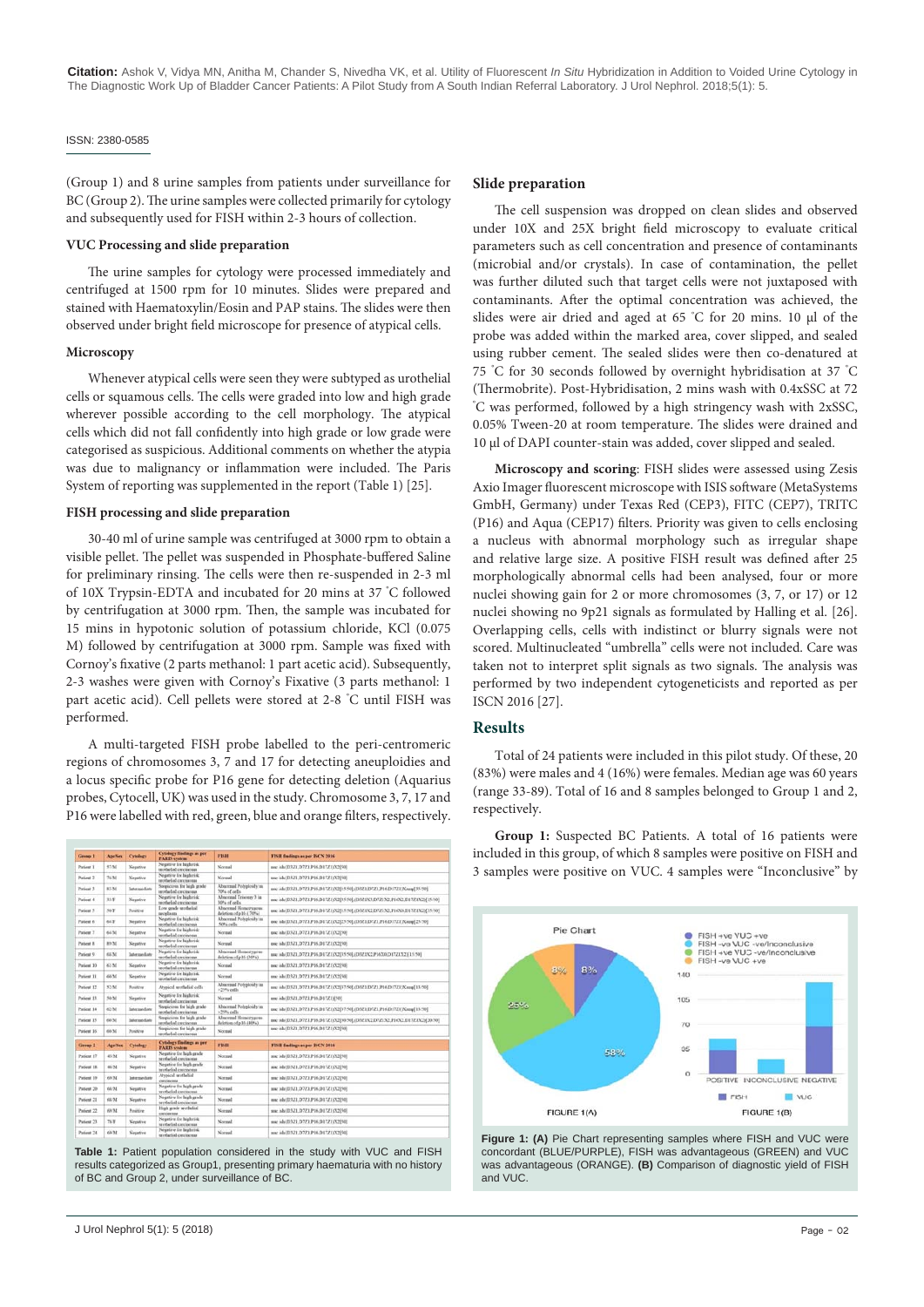**Citation:** Ashok V, Vidya MN, Anitha M, Chander S, Nivedha VK, et al. Utility of Fluorescent *In Situ* Hybridization in Addition to Voided Urine Cytology in The Diagnostic Work Up of Bladder Cancer Patients: A Pilot Study from A South Indian Referral Laboratory. J Urol Nephrol. 2018;5(1): 5.

#### ISSN: 2380-0585

cytology as represented by Figure 1.

**Group 2:** Patients under surveillance. A total of 8 patients were included in this group. All were negative on FISH. Only 1 sample had an "Inconclusive" VUC as represented by Figure 1.

2 cases (Patient 5 and 14) in Group 1 had follow up biopsies, post cytology which confirmed presence of low grade urothelial carcinoma, non myoinvasive. The rest of the cases were lost on follow up and hence could not be correlated with biopsy report. 5 cases in group 2 were known cases of urothelial carcinoma which included 2 cases (Patient 17 and 18) of low grade and 3 cases (Patient 22, 23 and 24) of high grade. Remaining cases did not have the corresponding biopsy reports but were mentioned as bladder cancer patients on surveillance.

#### **Diagnostic yield of cytology and FISH**

FISH was positive in 8 patients (33%) while cytology was positive only in 4 patients (16%). Positive pick up increased to 41% (10 cases) when both techniques were combined.

Concordant results: Total of 16 samples (72%) had concordant results (13 negative and 3 positive) for both tests as indicated in Figure 1b.

Positive FISH and Negative/Intermediate VUC: Total of 4 cases benefitted from FISH testing where the corresponding VUC were either intermediate (Patient 3 and 9) or had negative reports (Patient 4 and 6).

Negative FISH and Positive VUC: 2 samples (Patient 16 and 22) benefitted from VUC where the corresponding FISH results were negative.

#### **Discussion**

BC is a genetically heterogeneous disease that accumulates specific, recurrent genetic alterations at various stages [28]. It has a high potential for recurrence and progression to more invasive



**Figure 2: (A)** Normal signal pattern **(B)** Homozygous loss of P16 gene (2 Orange signals absent) **(C)** Trisomy 3 represented by 3 Texas Red signals (pink colour) **(D)** Abnormal cell showing polysomic pattern and an adjacent cell presenting normal signal pattern.

stages. Although, cystoscopy is still considered as the gold standard for diagnostic investigations for BC, its non-concordance with VUC is a significant clinical problem [29].

Interphase FISH is an established, adjunct tool used in diagnosis and surveillance of haematological malignancies and solid tumours [30]. FISH studies' using centromeric probes has proven to be of immense value for precise and rapid detection of aneuploidies within malignant cells, especially in BC [16-19]. This cocktail consists of centromeric enumeration probes for chromosomes 3, 7 and 17 and locus-specific indicator (LSI) probe for P16 gene at the 9p21 band. The assay is being increasingly used as a valuable adjunct in detecting and monitoring BC [31,32]. The types of genetic aberrations observed in FISH are polysomic, trisomic, tetrasomic patterns for chromosome 3, 7, 17 and mono/biallelic loss of P16 located at 9p21. Polysomy is the most common aberration observed in BC which usually correlates with high tumour grade [26]. In our study, 4 cases (50%) of total positive cases exhibited polysomic patterns in a range of 25% to 70% of cells analysed. Aberrations on P16 gene in bladder cancer indicate progression of disease. It is either represented by monosomy or partial deletions [33]. Earlier studies using centromeric FISH and locus specific FISH have suggested that monosomy of chromosome 9 [34,35], especially deletion of tumour suppressor gene CDKN2A/ P16 is a predictive marker for early tumour recurrence. We identified homozygous deletion of P16 in 3 cases in a range of 30% to 70% of cells analysed. Finally, an isolated case (Patient 4) of trisomy 3 was observed in a patient belonging to Group 1 with inflammatorycytology as represented in Figure 2.

Renu K et al. recommend FISH as an adjunct tool in risk stratification of BC patients with AUC. Although FISH provides additional information in cases where cytology is inconclusive, false positivity in FISH is a legitimate issue. Tetrasomic signal pattern in FISH should be cautiously classified as abnormal as studies have indicated that they may be more common in benign conditions or certain cell types. Reasons for false positive results in FISH test include genetic alterations of uerothelial cells in conditions such as polyomavirus infections, urolithiasis-related changes and changes induced by chemotherapy and radiation [36,37]. Unless tetrasomy is identified by specific FISH protocols such as "Target FISH" which assists in identifying true tetrasomic cells or if the population is significantly prominent, they should be reported as a non-specific finding. In our study, 3 cases were observed to have polysomic signal pattern in a high percentage (>40%) of atypical cells analysed. In the present study, 2 cases presented a positive VUC and a negative FISH result. One of the reasons could be the aberration driving the malignancy can be on a chromosome not studied in the FISH panel [38].

Although, the number of cases included in the present pilot study was small and lacking a thorough correlation with follow up of the patients including the cystoscopic findings, it sheds enough light on the diagnostic yield of aberrations in voided urine samples by FISH. Of the 8 positive FISH cases, 6 had inconclusive or negative cytology report. Interpretation of these aberrations is critical in establishing FISH as an effective adjunct diagnostic test in BC. Gopalkrishna A et al. described FISH as an anticipatory positive test capable of picking up evidence of the disease earlier to other established tests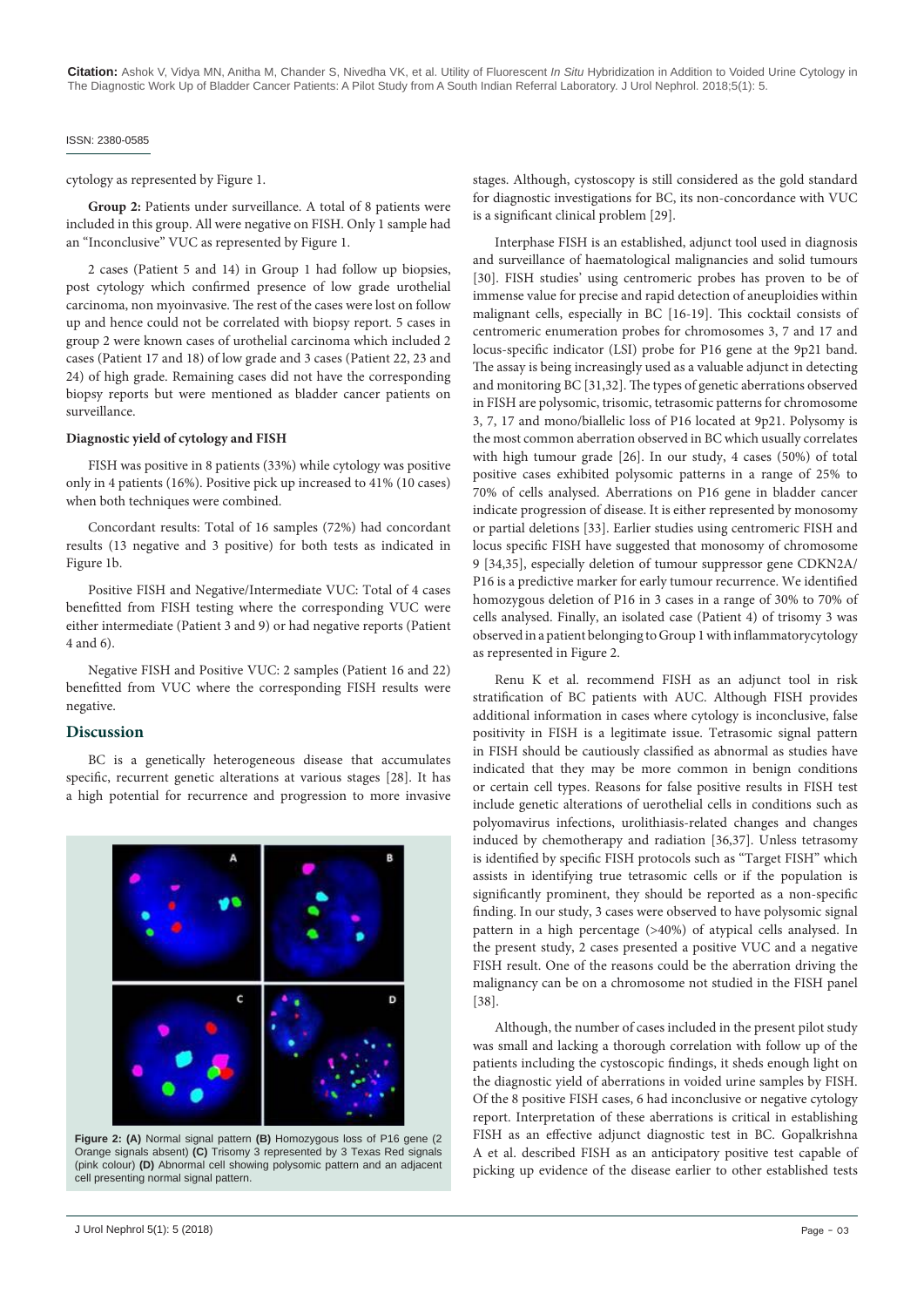**Citation:** Ashok V, Vidya MN, Anitha M, Chander S, Nivedha VK, et al. Utility of Fluorescent *In Situ* Hybridization in Addition to Voided Urine Cytology in The Diagnostic Work Up of Bladder Cancer Patients: A Pilot Study from A South Indian Referral Laboratory. J Urol Nephrol. 2018;5(1): 5.

#### ISSN: 2380-0585

[29]. Studies till date have provided strong evidence that FISH has greater sensitivity compared to VUC [11-13]. The specificity of the test is debatable owing to the mediocre performance of FISH in comparison with VUC in recent studies [39]. This can be countered as demonstrated by NA Moatamed et al. where the specificity and Positive Predictive Value (PPV) significantly increased by excluding uniform tetraploid cells from the analysis [40]. Utility of FISH as a screening or surveillance tool has proven to be a reliable non-invasive diagnostic test for BC patients [1,10].

In conclusion, Interphase FISH is an effective and rapid diagnostic tool in BC. Combined with the need for specialized infrastructure, instruments and personnel, implementation of FISH faces various challenges in developing countries. Therefore, it is imperative that a larger study be undertaken to understand the statistical significance of FISH against VUC, to effectively include it in the diagnostic work up of BC patients.

#### **References**

- 1. [Goodison S, Rosser CJ, Urquidi V \(2013\) Bladder cancer detection and](https://www.ncbi.nlm.nih.gov/pubmed/23479428)  [monitoring: assessment of urine- and blood-based marker tests. Mol Diagn](https://www.ncbi.nlm.nih.gov/pubmed/23479428)  [Ther 17: 71-84.](https://www.ncbi.nlm.nih.gov/pubmed/23479428)
- 2. [Siegel R, Ma J, Zou Z, Jemal A \(2014\) Cancer statistics, 2014. CA Cancer](https://www.ncbi.nlm.nih.gov/pubmed/24399786)  [J Clin 64: 9-29.](https://www.ncbi.nlm.nih.gov/pubmed/24399786)
- 3. [Tiwana MS, Ni LH, Saini S, Verma SK, Doddamani D, et al. \(2016\) Radiation](https://www.ncbi.nlm.nih.gov/pubmed/27146766)  [therapy outcomes in muscle invasive urinary bladder cancer: A single](https://www.ncbi.nlm.nih.gov/pubmed/27146766)  [institution experience. Indian J Cancer 53: 143-146.](https://www.ncbi.nlm.nih.gov/pubmed/27146766)
- 4. [Gupta P, Jain M, Kapoor R, Muruganandham K, Srivastava A, et al. \(2009\)](https://www.ncbi.nlm.nih.gov/pubmed/19672348)  [Impact of age and gender on the clinicopathological characteristics of bladder](https://www.ncbi.nlm.nih.gov/pubmed/19672348)  [cancer. Indian J Urol 25: 207-210.](https://www.ncbi.nlm.nih.gov/pubmed/19672348)
- 5. [Verma A, Kapoor R, Mittal RD \(2017\) Cluster of differentiation 44 \(CD44\)](https://www.ncbi.nlm.nih.gov/pubmed/28149016)  [gene variants: A putative cancer stem cell marker in risk prediction of bladder](https://www.ncbi.nlm.nih.gov/pubmed/28149016)  [cancer in North Indian population. Indian J Clin Biochem 32: 74-83.](https://www.ncbi.nlm.nih.gov/pubmed/28149016)
- 6. [Murthy NS, Nandakumar BS, Pruthvish S, George PS, Mathew A \(2010\)](https://www.ncbi.nlm.nih.gov/pubmed/21039029)  [Disability adjusted life years for cancer patients in India. Asian Pac J Cancer](https://www.ncbi.nlm.nih.gov/pubmed/21039029)  [Prev 11: 633-640.](https://www.ncbi.nlm.nih.gov/pubmed/21039029)
- 7. [Ke Z, Lai Y, Ma X, Lil S, Huang W \(2014\) Diagnosis of bladder cancer from the](https://www.ncbi.nlm.nih.gov/pmc/articles/PMC3881196/)  [voided urine specimens using multi-target fluorescence](https://www.ncbi.nlm.nih.gov/pmc/articles/PMC3881196/) *in situ* hybridisation. [Oncol Lett 7: 325-330.](https://www.ncbi.nlm.nih.gov/pmc/articles/PMC3881196/)
- 8. [Virk RK, Abro S, de Ubago JM, Pambuccian SE, Quek ML, et al. \(2017\) The](https://www.ncbi.nlm.nih.gov/pubmed/28397365)  value of the UroVysion® [FISH assay in the risk-stratification of patients with](https://www.ncbi.nlm.nih.gov/pubmed/28397365)  ["atypical urothelial cells" in urinary cytology specimens. Diagn Cytopathol 45:](https://www.ncbi.nlm.nih.gov/pubmed/28397365)  [481-500.](https://www.ncbi.nlm.nih.gov/pubmed/28397365)
- 9. [Lotan Y, O'Sullivan P, Raman JD, Shariat SF, Kavalieris L, et al. \(2017\)](https://www.ncbi.nlm.nih.gov/pubmed/28366272)  [Clinical comparison of noninvasive urine tests for ruling out recurrent](https://www.ncbi.nlm.nih.gov/pubmed/28366272)  [urothelial carcinoma. Urol Oncol 35: 531.](https://www.ncbi.nlm.nih.gov/pubmed/28366272)
- 10. [Chou R, Gore JL, Buckley D, Fu R, Gustafson K, et al. \(2015\) Urinary](https://www.ncbi.nlm.nih.gov/pubmed/26501851)  [biomarkers for diagnosis of bladder cancer: A systematic review and meta](https://www.ncbi.nlm.nih.gov/pubmed/26501851)[analysis. Ann Intern Med 163: 922-931.](https://www.ncbi.nlm.nih.gov/pubmed/26501851)
- 11. [Caraway NP, Khanna A, Fernandez RL, Payne L, Bassett RL Jr, et al. \(2010\)](https://www.ncbi.nlm.nih.gov/pubmed/20665656)  Fluorescence *in situ* [hybridisation for detecting urothelial carcinoma: A](https://www.ncbi.nlm.nih.gov/pubmed/20665656)  [clinicopathologic study. Cancer Cytopathol 118: 259-268.](https://www.ncbi.nlm.nih.gov/pubmed/20665656)
- 12. [Halling KC, King W, Sokolova IA, Meyer RG, Burkhardt HM, et al. \(2000\) A](https://www.ncbi.nlm.nih.gov/pubmed/11025767)  [comparison of cytology and fluorescence](https://www.ncbi.nlm.nih.gov/pubmed/11025767) *in situ* hybridization for the detection [of urothelial carcinoma. J Urol 164: 1768-1775.](https://www.ncbi.nlm.nih.gov/pubmed/11025767)
- 13. [Sarosdy MF, Khan PR, Ziffer MD, Love WR, Barkin J, et al. \(2006\) Use of](https://www.ncbi.nlm.nih.gov/pubmed/16753364)  a multi target fluorescence *in situ* [hybridization assay to diagnose bladder](https://www.ncbi.nlm.nih.gov/pubmed/16753364)  [cancer in patients with hematuria. J Urol 176: 44-47.](https://www.ncbi.nlm.nih.gov/pubmed/16753364)
- 14. [Laudadio J, Keane TE, Reeves HM, Savage SJ, Hoda RS, et al. \(2005\)](https://www.ncbi.nlm.nih.gov/pubmed/16287445)

Fluorescence *in situ* [hybridization for detecting transitional cell carcinoma:](https://www.ncbi.nlm.nih.gov/pubmed/16287445)  [Implications for clinical practice. BJU Int 96: 1280-1285.](https://www.ncbi.nlm.nih.gov/pubmed/16287445)

- 15. [Chen AA, Grasso M \(2008\) Is there a role for FISH in the management](https://www.liebertpub.com/doi/abs/10.1089/end.2008.0096)  [and surveillance of patients with upper tract transitional-cell carcinoma? J](https://www.liebertpub.com/doi/abs/10.1089/end.2008.0096)  [Endourol 22: 137-144.](https://www.liebertpub.com/doi/abs/10.1089/end.2008.0096)
- 16. [Sandberg AA \(2002\) Cytogenetics and molecular genetics of bladder cancer:](https://www.ncbi.nlm.nih.gov/pubmed/12407698)  [A personal view. Am J Med Genet 115: 173-182.](https://www.ncbi.nlm.nih.gov/pubmed/12407698)
- 17. [Fadl-Elmula I, Kytola S, Pan Y, Lui WO, Derienzo G, et al. \(2001\)](https://www.ncbi.nlm.nih.gov/pubmed/11351302)  [Characterization of chromosomal abnormalities in uroepithelial carcinomas](https://www.ncbi.nlm.nih.gov/pubmed/11351302)  [by G-banding, spectral karyotyping and FISH analysis. Int J Cancer 92: 824-](https://www.ncbi.nlm.nih.gov/pubmed/11351302) [831.](https://www.ncbi.nlm.nih.gov/pubmed/11351302)
- 18. [Hoglund M, Sall T, Heim S, Mitelman F, Mandahl N, et al. \(2001\) Identification](https://www.ncbi.nlm.nih.gov/pubmed/11719456)  [of cytogenetic subgroups and karyotypic pathways in transitional cell](https://www.ncbi.nlm.nih.gov/pubmed/11719456)  [carcinoma. Cancer Res 61: 8241-8246.](https://www.ncbi.nlm.nih.gov/pubmed/11719456)
- 19. [Yu Ds, Chen Hl, Chang SY \(2002\) Chromosomal aberrations in transitional](https://www.ncbi.nlm.nih.gov/pubmed/12187044)  [cell carcinoma: Its correlation with tumour behaviour. Urol Int 69: 129-135.](https://www.ncbi.nlm.nih.gov/pubmed/12187044)
- 20. [Ribal MJ, Alcaraz A, Mengual L, Carrio A, Lopez-Guillerno A, et al. \(2004\)](https://www.ncbi.nlm.nih.gov/pubmed/15082201)  [Chromosomal high-polysomies predict tumour progression in T1 transitional](https://www.ncbi.nlm.nih.gov/pubmed/15082201)  [cell carcinoma of the bladder. Eur Urol 45: 593-599.](https://www.ncbi.nlm.nih.gov/pubmed/15082201)
- 21. [Panani AD, Babanaraki A, Malianga E, Roussos Ch \(2004\) Numerical](https://www.ncbi.nlm.nih.gov/pubmed/15736422)  [aberrations of chromosomes 9 and 11 detected by FISH in Greek bladder](https://www.ncbi.nlm.nih.gov/pubmed/15736422)  [cancer patients. Anticancer Res 24: 3857-3861.](https://www.ncbi.nlm.nih.gov/pubmed/15736422)
- 22. [Placer J, Espinet B, Salido M, Sole F, Gelabert-Mas A \(2005\) Correlation](https://www.ncbi.nlm.nih.gov/pubmed/15882723)  [between histologic findings and cytogenetic abnormalities in bladder](https://www.ncbi.nlm.nih.gov/pubmed/15882723)  [carcinoma: A FISH study. Urology 65: 913-918.](https://www.ncbi.nlm.nih.gov/pubmed/15882723)
- 23. [Shackney SE, Berg G, Simon SR, Cohen J, Amina S, et al. \(1995\) Origins](https://www.ncbi.nlm.nih.gov/pubmed/8749781)  [and clinical implications of aneuploidy in early bladder cancer. Cytometry 22:](https://www.ncbi.nlm.nih.gov/pubmed/8749781)  [307-316.](https://www.ncbi.nlm.nih.gov/pubmed/8749781)
- 24. [Zhou AG, Liu Y, Cyr MS, Garver J, Woda BA, et al. \(2016\) Role of tetrasomy](https://www.ncbi.nlm.nih.gov/pubmed/27232347)  [for the diagnosis of urothelial carcinoma using UroVysion®](https://www.ncbi.nlm.nih.gov/pubmed/27232347) fluorescent *in situ* [hybridization. Arch Pathol Lab Med 140: 552-559.](https://www.ncbi.nlm.nih.gov/pubmed/27232347)
- 25. [Barkan GA, Wojcik EM, Nayar R, Savic-Prince S, Quek ML, et al. \(2016\)](https://www.ncbi.nlm.nih.gov/pubmed/27233050)  [The Paris system for reporting urinary cytology: The quest to develop a](https://www.ncbi.nlm.nih.gov/pubmed/27233050)  [standardized terminology. Adv Anat Pathol 23: 193-201.](https://www.ncbi.nlm.nih.gov/pubmed/27233050)
- 26. [Halling KC, Kipp BR \(2008\) Bladder cancer detection using FISH \(UroVysion®](https://www.ncbi.nlm.nih.gov/pubmed/18724101) [assay\). Adv Anat Pathol 15: 279-286.](https://www.ncbi.nlm.nih.gov/pubmed/18724101)
- 27. [McGowan-Jordan J, Simons A, Schmid M \(2016\) ISCN 2016: An international](https://www.amazon.in/ISCN-2016-International-Cytogenomic-Nomenclature/dp/3318058572)  [system for human cytogenomic nomenclature. Karger, New York, U S A.](https://www.amazon.in/ISCN-2016-International-Cytogenomic-Nomenclature/dp/3318058572)
- 28. [Sidransky D, Messing E \(1992\) Molecular genetics and biochemical](https://www.ncbi.nlm.nih.gov/pubmed/1441021)  [mechanisms in bladder cancer. Oncogenes, tumor suppressor genes, and](https://www.ncbi.nlm.nih.gov/pubmed/1441021)  [growth factors. Urol Clin North Am 19: 629-639.](https://www.ncbi.nlm.nih.gov/pubmed/1441021)
- 29. [Gopalakrishna A, Fantony JJ, Longo TA, Owusu R, Foo WC, et al. \(2017\)](https://www.ncbi.nlm.nih.gov/pubmed/28074325)  [Anticipatory positive urine tests for bladder cancer. Ann Surg Oncol 24: 1747-](https://www.ncbi.nlm.nih.gov/pubmed/28074325) [1753.](https://www.ncbi.nlm.nih.gov/pubmed/28074325)
- 30. [King W, Proffitt J, Morrison L, Piper J, Lane D, et al. \(2000\) The role of](https://www.ncbi.nlm.nih.gov/pubmed/11172495)  fluorescence *in situ* [hybridization technologies in molecular diagnostics and](https://www.ncbi.nlm.nih.gov/pubmed/11172495)  [disease management. Mol Diagn 5: 309-319.](https://www.ncbi.nlm.nih.gov/pubmed/11172495)
- 31. [Sokolova IA, Halling KC, Jenkins RB, Burkhardt HM, Meyer RG, et al. \(2000\)](https://www.ncbi.nlm.nih.gov/pubmed/11229514)  [The development of a multitarget, multicolor fluorescence](https://www.ncbi.nlm.nih.gov/pubmed/11229514) *in situ* hybridization [assay for the detection of urothelial carcinoma in urine. J Mol Diagn 2: 116-](https://www.ncbi.nlm.nih.gov/pubmed/11229514) [123.](https://www.ncbi.nlm.nih.gov/pubmed/11229514)
- 32. [Sarosdy MF, Schellhammer P, Bokinsky G, Kahn P, Chao R, et al. \(2002\)](https://www.ncbi.nlm.nih.gov/pubmed/12394683)  [Clinical evaluation of a multi-target fluorescent](https://www.ncbi.nlm.nih.gov/pubmed/12394683) *in situ* hybridization assay for [detection of bladder cancer. J Urol 168: 1950-1954.](https://www.ncbi.nlm.nih.gov/pubmed/12394683)
- 33. [Panani AD, Kozirakis D, Anastasiou J, Babanaraki A, Malovrouvas D, et al.](https://www.ncbi.nlm.nih.gov/pubmed/16619518)  [\(2006\) Is aneusomy of chromosome 9 alone a valid biomarker for urinary](https://www.ncbi.nlm.nih.gov/pubmed/16619518)  [bladder cancer screening? Anticancer Res 26: 1161-1165.](https://www.ncbi.nlm.nih.gov/pubmed/16619518)
- 34. [Tsukamoto M, Matsuyama H, Oba K, Yoshihiro S, Takahashi M, et al. \(2002\)](https://www.ncbi.nlm.nih.gov/pubmed/11996795)  [Numerical aberrations of chromosome 9 in bladder cancer. A possible](https://www.ncbi.nlm.nih.gov/pubmed/11996795)  [prognostic marker for early tumor recurrence. Cancer Genet Cytogenet 134:](https://www.ncbi.nlm.nih.gov/pubmed/11996795)